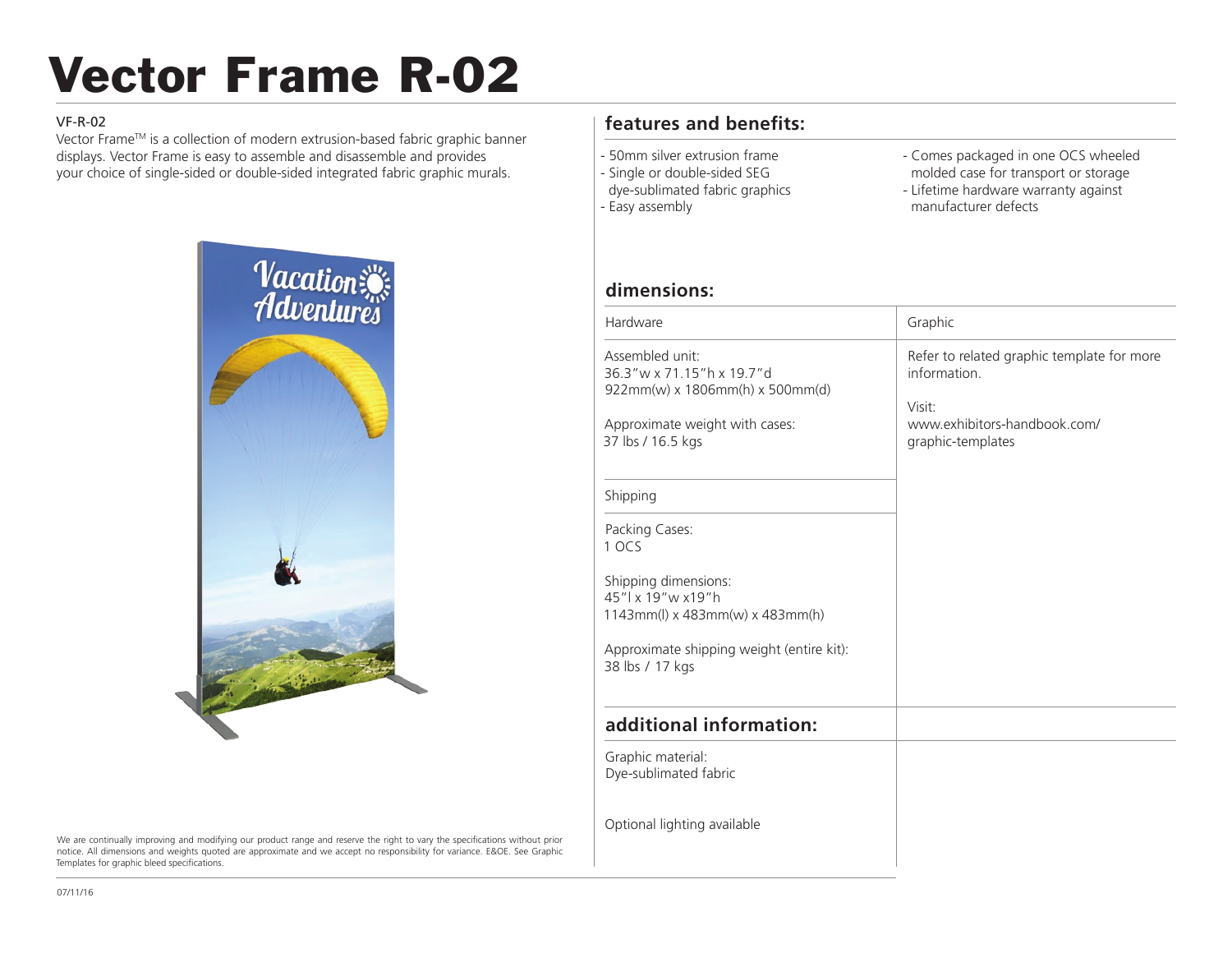## Included In Your Kit

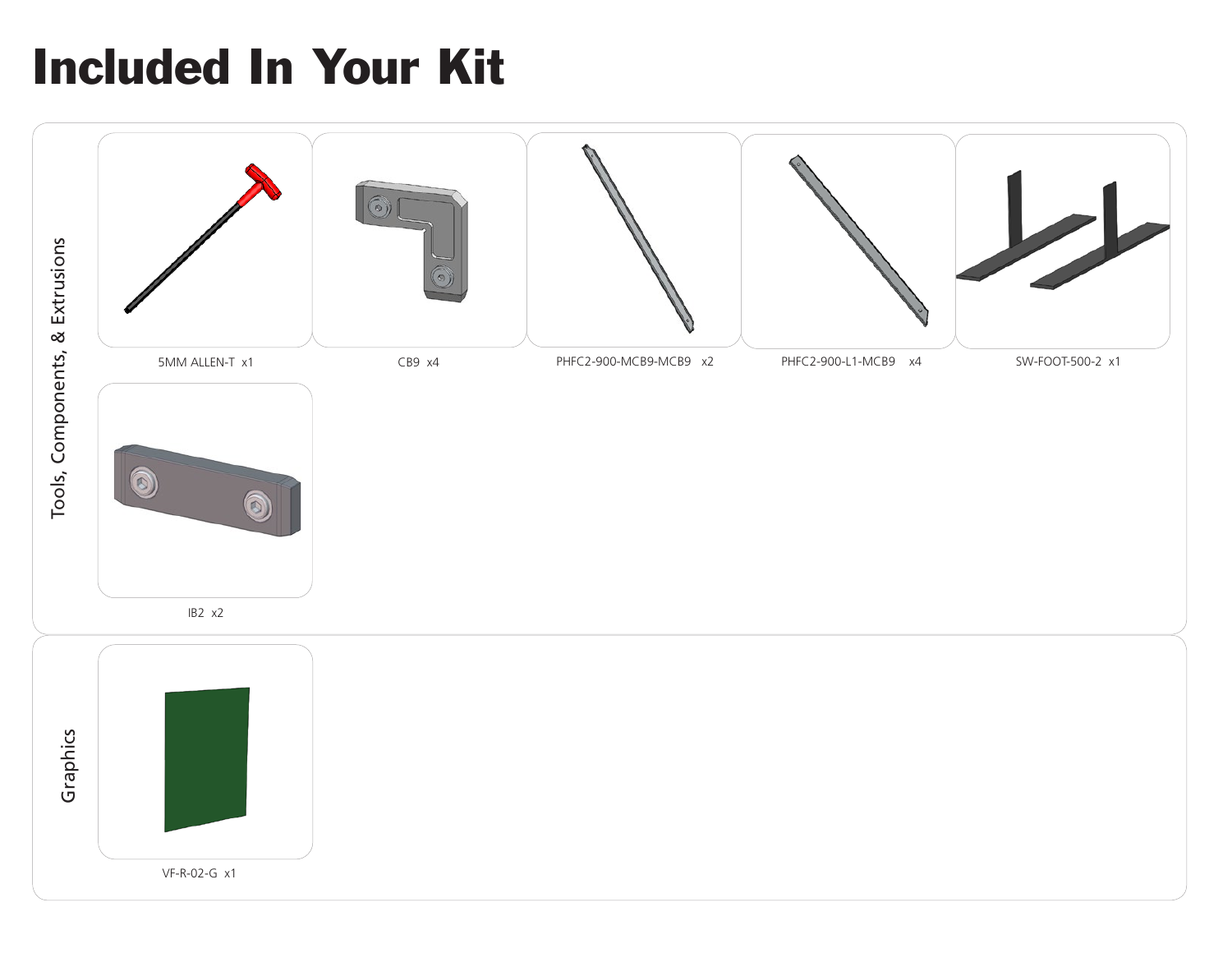## Exploded View

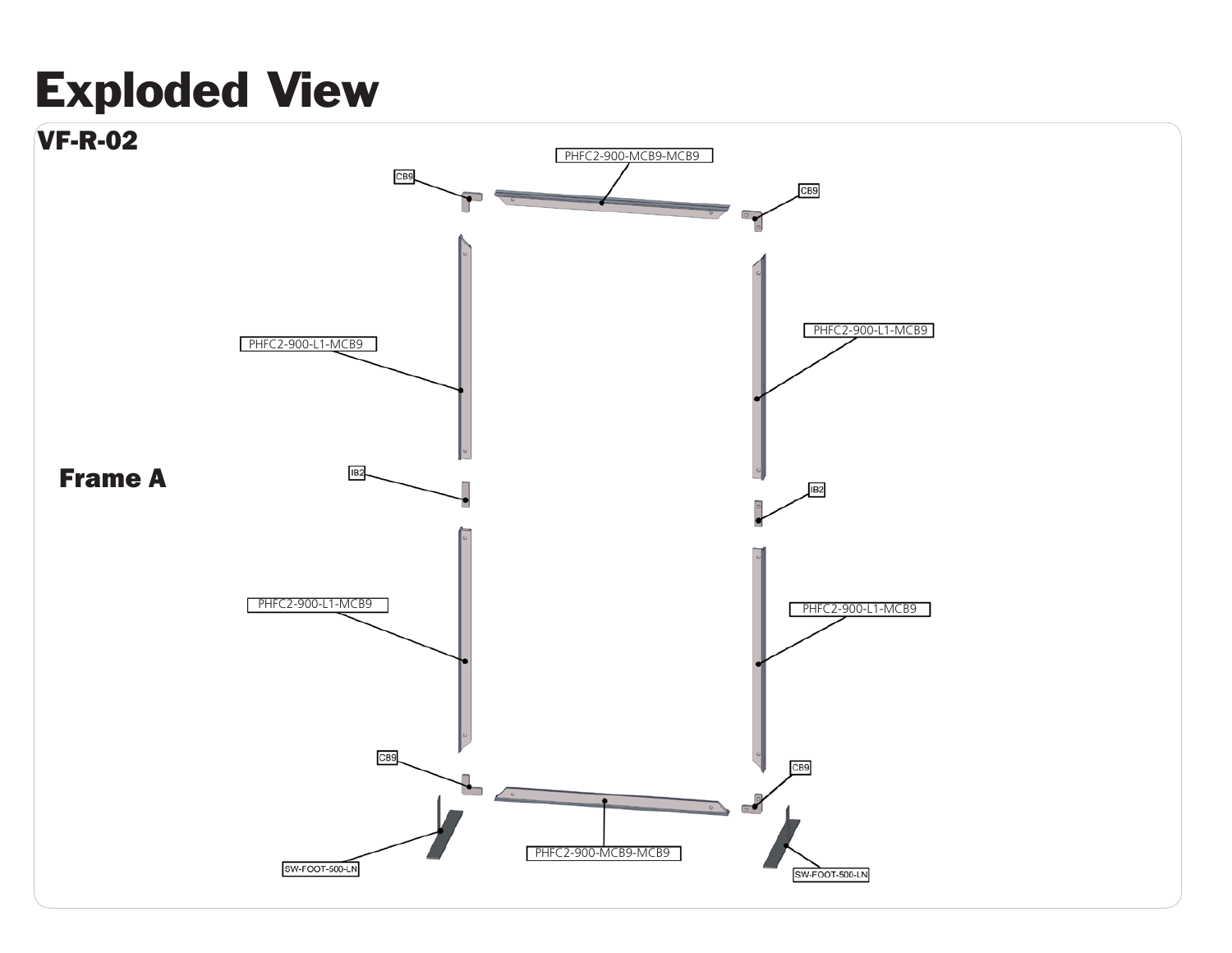## Connection Methods

Extrusion based structures use a number of different yet simple connection methods. Your kit will include one or more of the connection methods shown below. Steps within the Kit Assembly will reference a specific method for each connection point.





A cam lock equipped extrusion can lock to any cam lock channel. With the cam lock unlocked, set the teeth of the cam lock into the desired position on the cam lock channel. Using your allen key tool, carefully turn the lock clockwise to lock in place. Be sure to lock securely, but do not overtighten.

A slide lock equipped extrusion can also lock into any cam lock channel. When the slide lock is unlocked, pull back on the hex bolt head to retract the slide lock into the body of the extrusion. Slide locking procedure is the same as a cam lock.

#### **Connection Method 2: IB2 / Corner Brackets**



Press the hex bolt head in with your thumb and slide the extrusion and connector together so that the hex bolt head sits into the lock hole. Repeat with the second extrusion to the free end of the connector. Lock the extrusions together by turning carefully with the allen key tool. Be sure to lock securely, but do not overtighten.



An SW-FOOT assembly consists of two thumb screws, an LN100, and SW-FOOT baseplate. Start by loosening the thumb screws (it is best not to completely remove the screws). Slide the extrusion onto the LN100 by utilizing its back cam channel. When the extrusion rests on baseplate or ground (depending on application), tighten the thumb screws to lock in place. Do not overtighten.

#### **Connection Method 3: SW-FOOT**